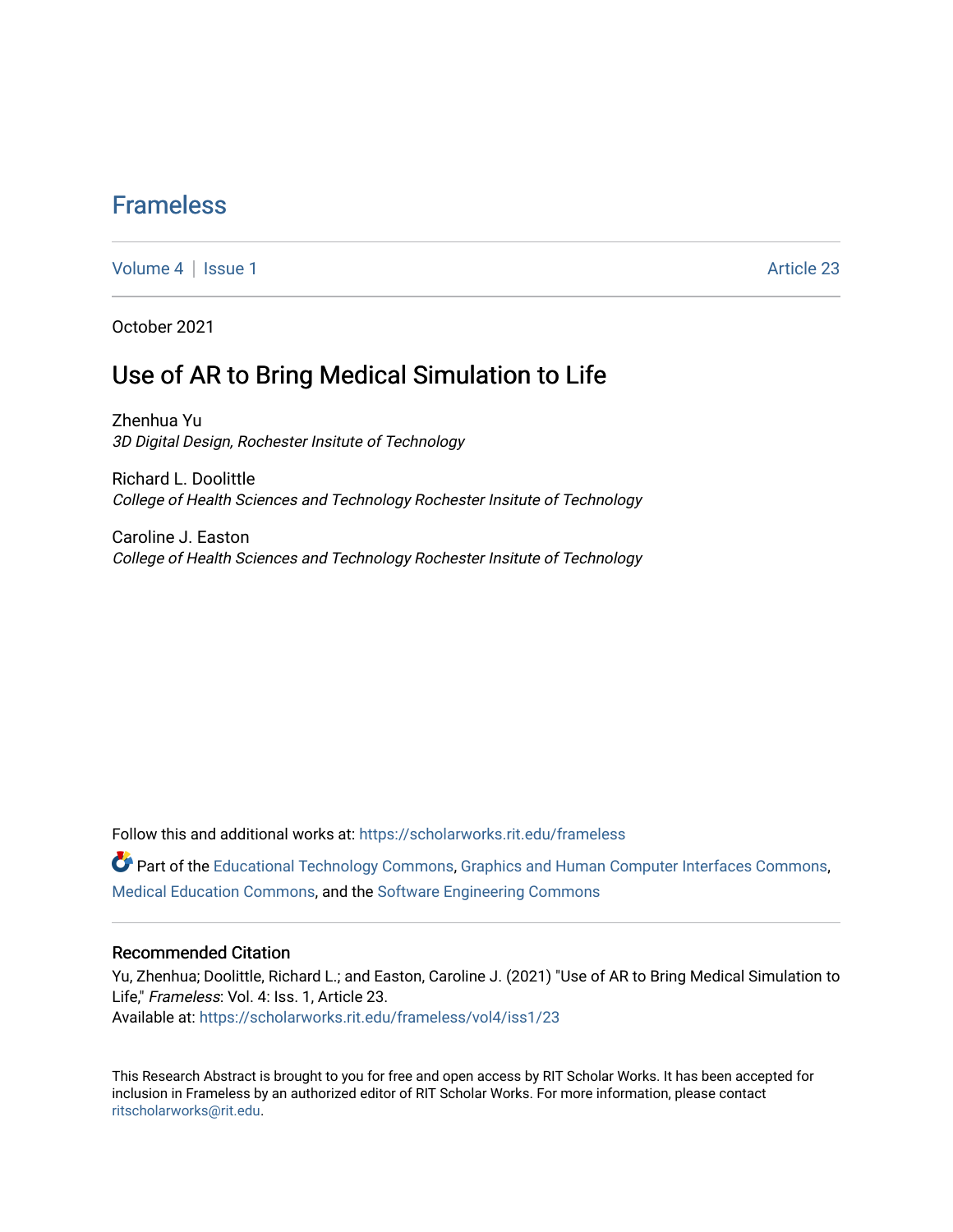# **FRAMELESS**

## **Use of AR to Bring Medical Simulation to Life**

**Zhenhua Yu\*** 3D Digital Design, College of Art and Design Rochester Insitute of Technology

**Richard L. Doolittle** College of Health Sciences and Technology Rochester Insitute of Technology

**Caroline J. Easton** College of Health Sciences and Technology Rochester Insitute of Technology

## **MEDICAL SIMULATION TRAINING**

Use of simulation facilities and equipment in medical training has become the fabric of curricula across nearly all professions, most notably medical school, nursing, and related medical sciences programs. The gold standard for simulators is SimMan3G, Laerdal Inc., which offers a static electronic mannequin that affords the opportunity to create disease states, signs/symptoms, and real physiological/vital sign data complemented by voice interactions between faculty (within the control room) and student. All sessions are videotaped and, through a 15-30 minute debriefing, students exchange thoughts and impressions with faculty and engage in a deep reflective learning experience. The other option for medical simulation training is the use of "standardized patients"; people who serve as mock patients to mimic signs and symptoms but, clearly, cannot mimic real

disease states or physiological changes. To bridge the gap between static mannequin and real human as patient, we have begun work on the utilization of AR to bring our Sim-Man3G mannequin to life.

### **PLAN OF APPROACH**

To start, we are using Live Link Face software on an iPad within the control room to capture facial expressions and voice of the AR "patient" (faculty member). That information, in real time, is sent to a PC laptop and is interfaced with an avatar created in Unreal. The avatar is then sent to a second iPad, which is mounted over the head of the SimMan3G mannequin in the simulation lab. This way, during a training exercise with students, there is head movement, eye contact, and a full range of facial expressions that would more realistically represent a student's interaction with a real patient. In this

*<sup>\*</sup>*Corresponding Author, Zhenhua Yu

*Submitted April 15th, 2022*

*Accepted April 15th, 2022*

*Published online April 18th, 2022*